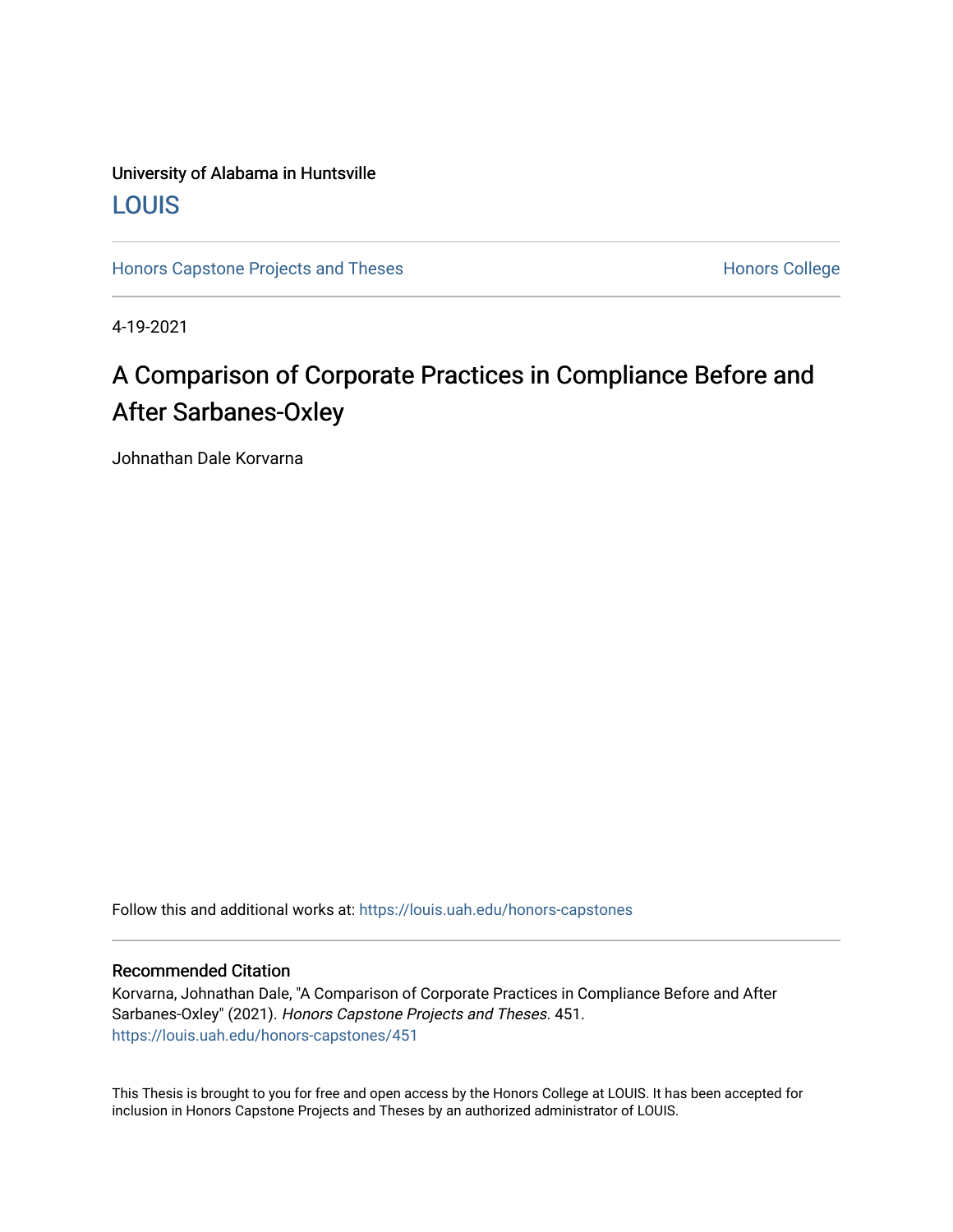# **A Comparison of Corporate Practices in Compliance Before and After Sarbanes-Oxley**

**by**

**Johnathan Dale Kovarna**

**An Honors Capstone submitted in partial fulfillment of the requirements for the Honors Diploma to**

**The Honors College**

**of**

**The University of Alabama in Huntsville**

**4/19/2021**

**Honors Capstone Director: Dr. Tobias Mendelson Clinical Assistant Professor of Accounting**

| Johnathan Kovarna                                                                                          | 4/19/2021 |
|------------------------------------------------------------------------------------------------------------|-----------|
| Student (signature)                                                                                        | Date      |
|                                                                                                            | 4/19/2021 |
| Director (signature)                                                                                       | Date      |
| Xuejing Xing Digitally signed by Xuejing Xing                                                              |           |
| Department Chair (signature)                                                                               | Date      |
| Digitally signed by William S<br><b>William S Wilkerson Wilkerson</b><br>Date: 2021.04.23 08:33:30 -05'00' |           |

Honors College Dean (signature) Date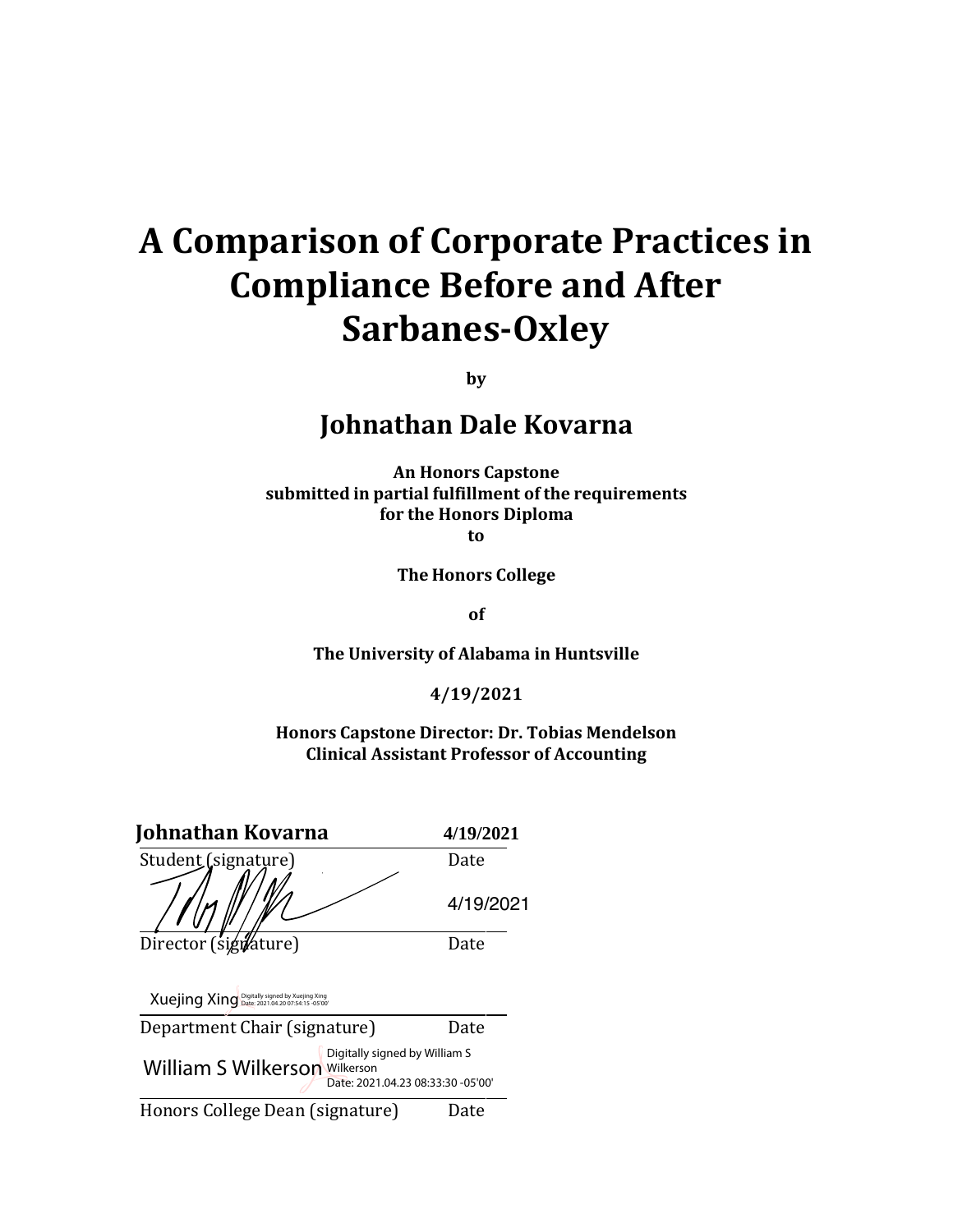

Honors College Frank Franz Hall +1 (256) 824-6450 (voice) +1 (256) 824-7339 (fax) honors@uah.edu

Honors Thesis Copyright Permission

This form must be signed by the student and submitted with the final manuscript. In presenting this thesis in partial fulfillment of the requirements for Honors Diploma or Certificate from The University of Alabama in Huntsville, I agree that the Library of this University shall make it freely available for inspection. I further agree that permission for extensive copying for scholarly purposes may be granted by my advisor or, in his/her absence, by the Chair of the Department, Director of the Program, or the Dean of the Honors College. It is also understood that due recognition shall be given to me and to The University of Alabama in Huntsville in any scholarly use which may be made of any material in this thesis.

 Johnathan Kovarna Student Name (printed)

 Johnathan Kovarna Student Signature

 4/19/2021 Date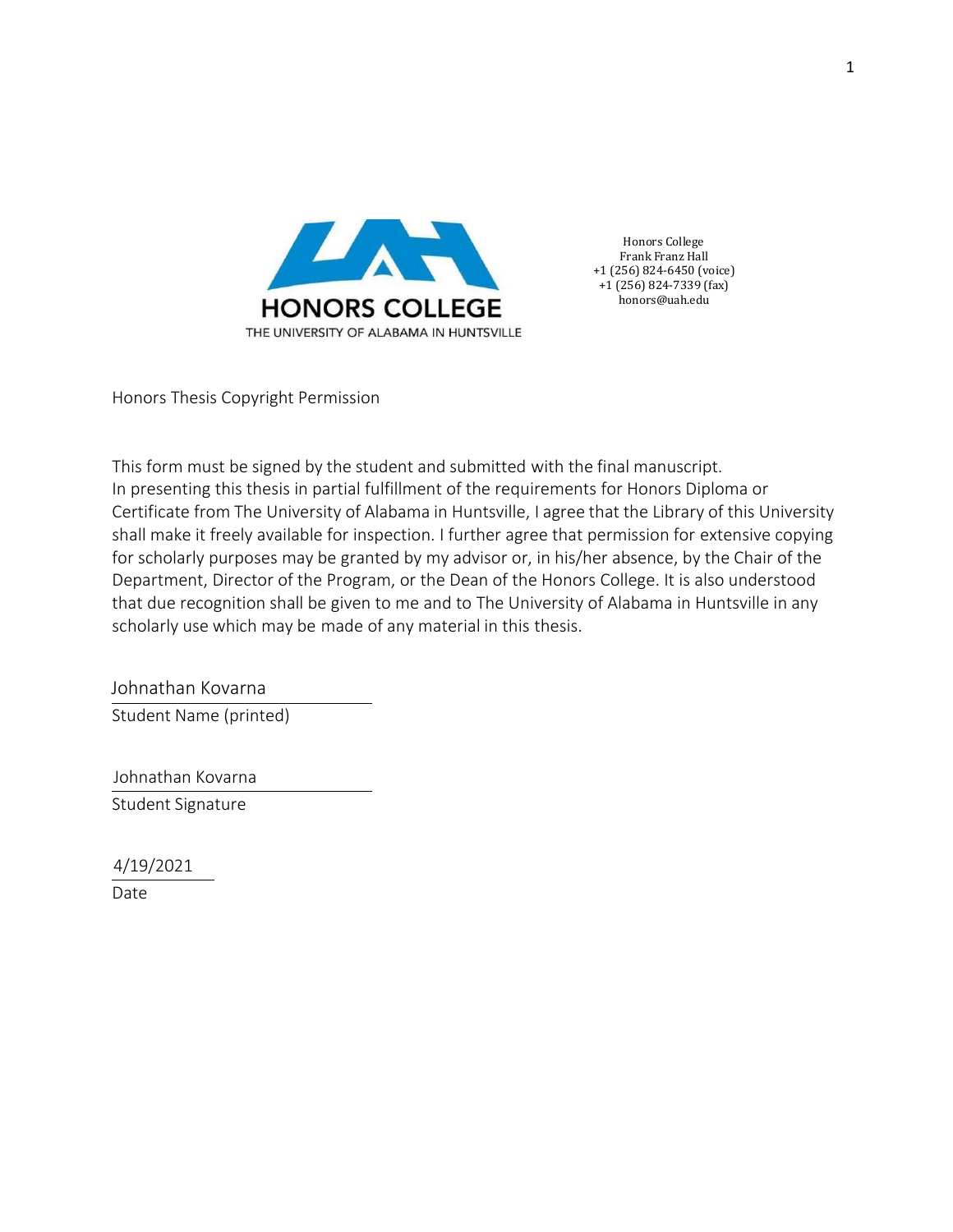### Table of Contents

| Abstract                                                          | 3   |
|-------------------------------------------------------------------|-----|
| Introduction                                                      | 4   |
| Chapter 1: Fraud Before Sarbanes-Oxley                            | 5   |
| Chapter 2: What is Sarbanes-Oxley?                                | 9   |
| Chapter 3: Fraud After Sarbanes-Oxley                             | 12. |
| Chapter 4: The Effectiveness & Costs of Sarbanes-<br><b>Oxley</b> | 16  |
| Conclusion                                                        | 18  |
| Reference List                                                    | 19  |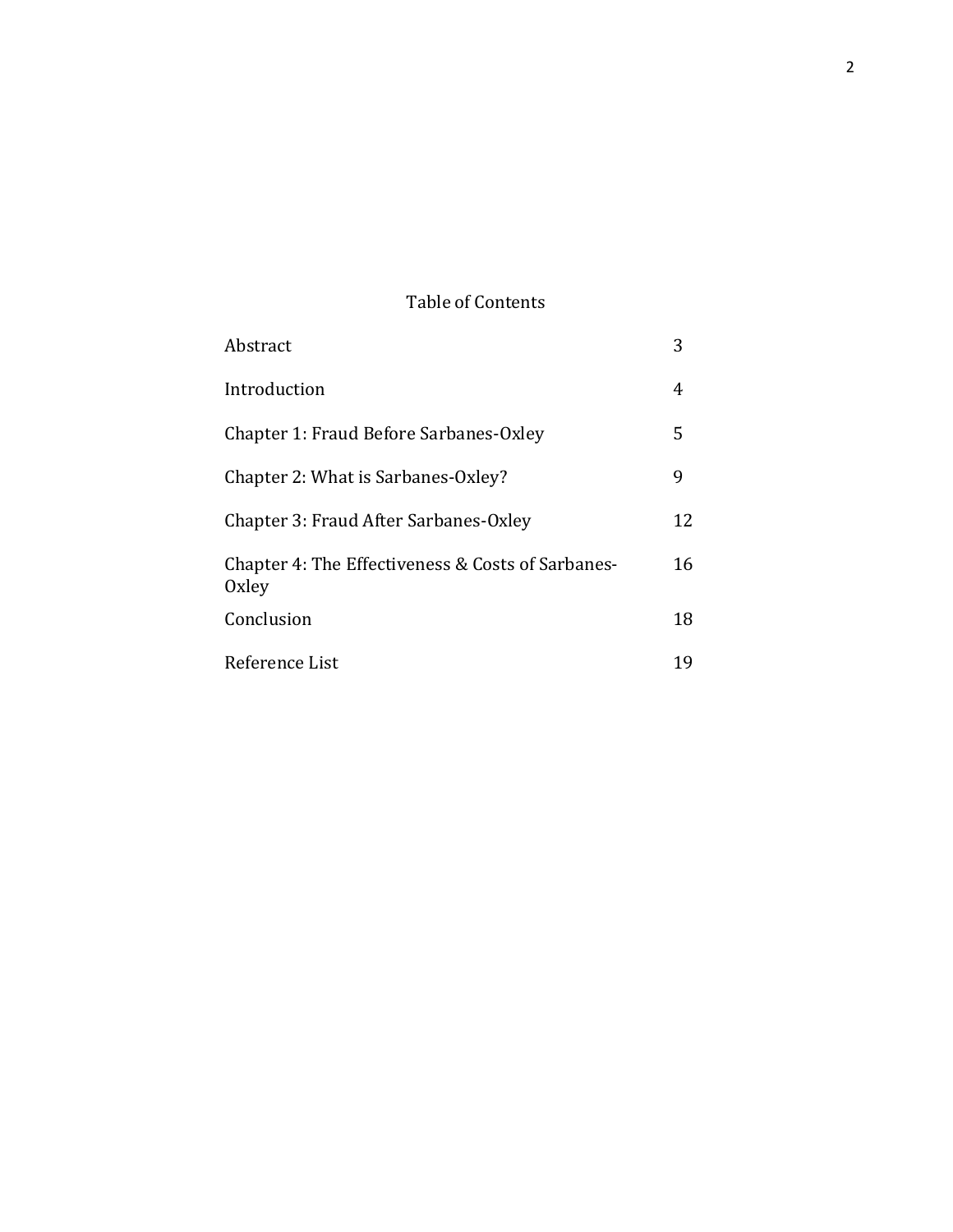#### **Abstract**

The Sarbanes-Oxley Act drastically affected the way that public businesses conduct themselves in the United States. Any student who has taken an accounting class could tell you as much. However, for as much as we are taught about what we are now required to do due to Sarbanes-Oxley, we are told precious little about why it was passed or how it has affected business outside of the regulations themselves. This paper attempts to give a rudimentary understanding of why the Act was passed, what it does (for those who need a refresher), how it has been used since, and gauging the effectiveness of the Act with the costs of compliance. In order to do this, I have looked into the biggest events that lead to the passing of the Sarbanes-Oxley Act, looked into the law itself, examined several litigations from the SEC that involve the Act, and finally look into the studies concerning the costs of compliance with the Act.

In essence, the Sarbanes-Oxley Act is about ensuring accountability in the financial statements that publicly traded companies release. It was created after several massive scandals involving companies committing fraud against its investors for years, and attempts to reach its goal by holding the executive officers of companies liable for the damages caused by the company's fraudulent activities, incentivizing them to look into and ensure that their companies are behaving ethically. Most litigations that I could find that even mention Sarbanes-Oxley have to do with Title III, the area that covers the executive officers' responsibilities and penalties for (mis)handling corporate fraud. My findings show that the Act does do what it claims to do, but at great cost both to companies that comply with it, as well as to the economy as a whole by causing many companies to either stay private or to go public in foreign stock exchanges rather than comply with Sarbanes-Oxley's regulations.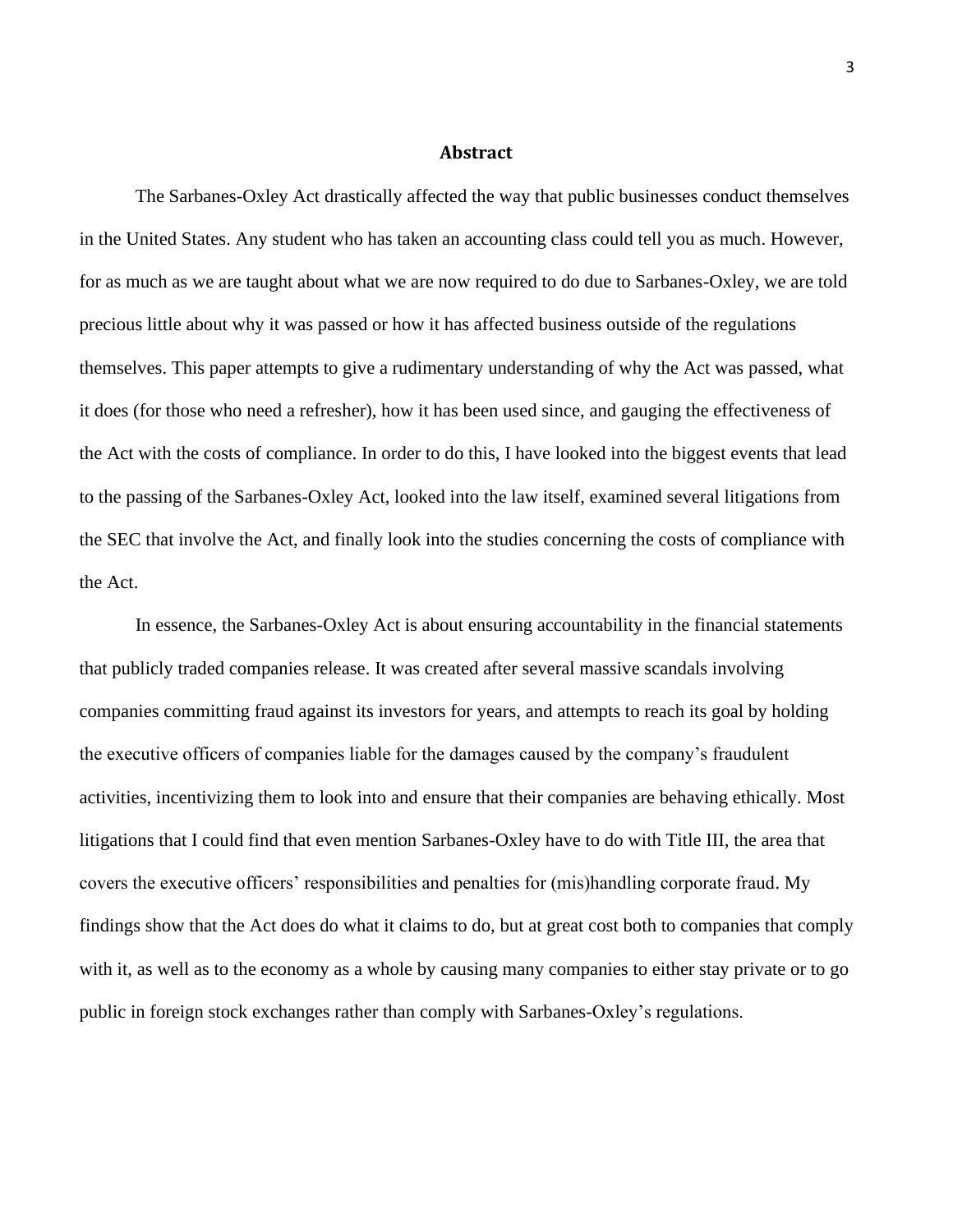#### **Introduction**

Sarbanes-Oxley is one of the most important pieces of legislation concerning how public businesses run in the United States, and while business students will hear of the Act, they are only taught how to comply with it. This is fine, but it is my belief that people will better comply with the regulations that come with Sarbanes-Oxley and the Public Company Accounting Oversight Board if they understand why such regulations were created in the first place. This paper attempts to explain the history behind the Act and how it affects publicly traded businesses in the United States. To accomplish this, I will look at three memorable examples of fraud before Sarbanes-Oxley was signed into law, include some information as to what the law does, then talk about three cases that were affected by the regulations in Sarbanes-Oxley and will talk about some of the costs of complying with the legislation.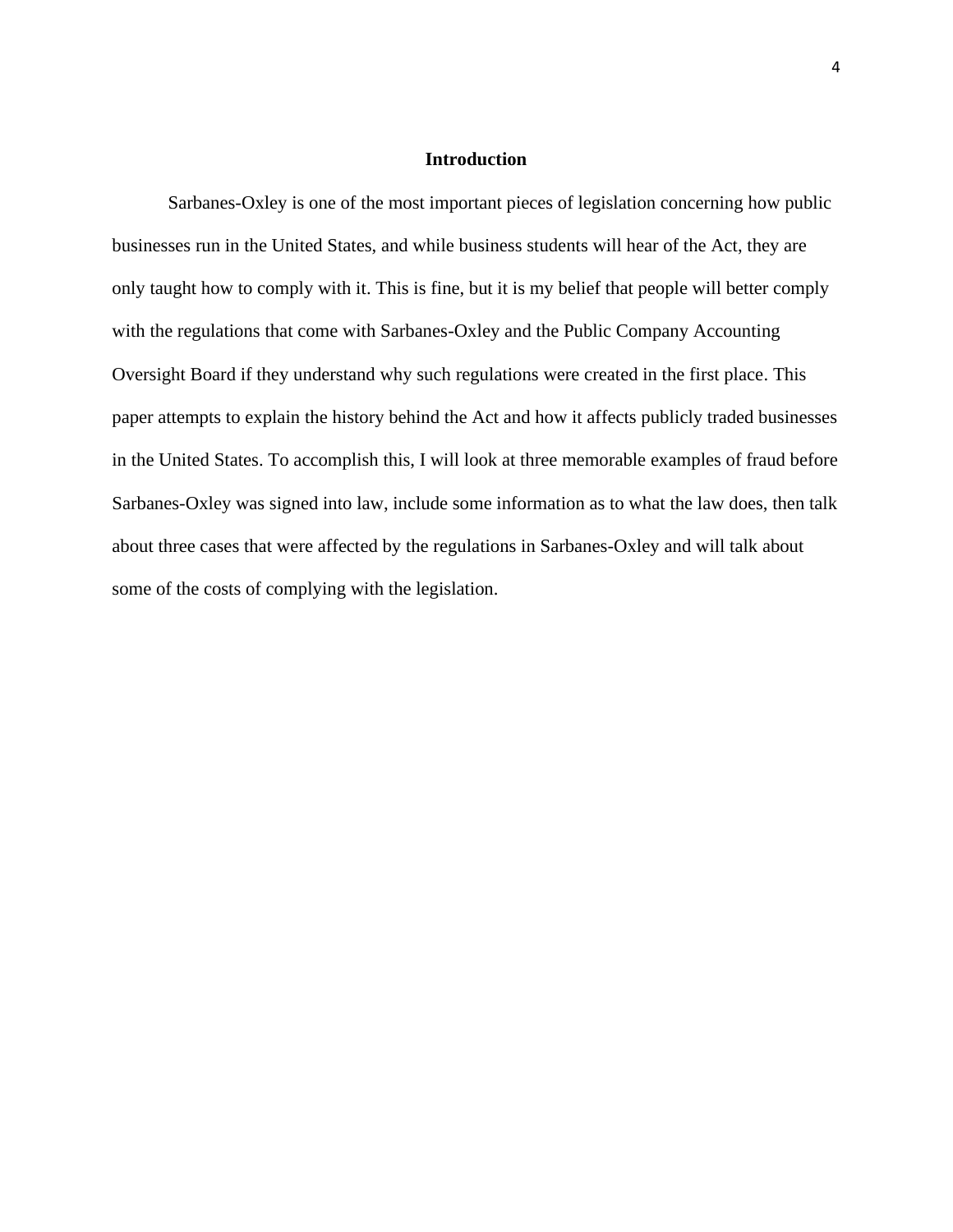#### **Chapter 1: Fraud Before Sarbanes-Oxley**

To understand why the Sarbanes-Oxley Act was passed, it is important to look into the scandals that caused people to gain a new distrust of the auditing industry. In the late 1990s and early 2000s, major scandals broke out with Enron, WorldCom, Tyco, and many other companies, usually concerning massive fraud within the company to increase public perceptions of their stock value. In this section, I will be going over the scandals of Enron, WorldCom, and Tyco International in order to explain why the Sarbanes-Oxley Act was drafted and passed.

Enron is possibly the most well-known of these companies. According to William Thomas' article, "The Rise and Fall of Enron," Enron was formed in 1985 in a merger between Houston Natural Gas and InterNorth. From the start, the company struggled to survive, but managed to do so due to the work of a consultant named Jeffrey Skilling. Skilling later hired Andrew Fastow in 1990, and the two eventually became Enron's Chief Executive Officer and Chief Financial Officer, respectively. It was Fastow's leadership that led Enron into scandal and bankruptcy. With Fastow's guidance, the company used Special Purpose Entities (SPE) to hold their failing assets, while giving just enough ownership to outside investors that the SPEs did not need to be included on Enron's financial statements as subsidiaries. An SPE is, according to Dr. Peggy Crawford and Edward Fredericks Jr., is a legal structure created by a firm whose purpose is to provide liquidity or obtain favorable funding from outside sources. Assets (in Enron's case, usually failing assets) would belong to the SPE, and securities issued by those entities would be backed by those same assets as collateral. Until 2003, firms were allowed to own as much as 97% of an SPE without having to list their assets and liabilities on the firm's balance sheet (Crawford & Fredericks, 2003). While these assets were owned by the SPE, Enron still needed to have enough outside investors to be able to avoid having to list the SPEs on their financial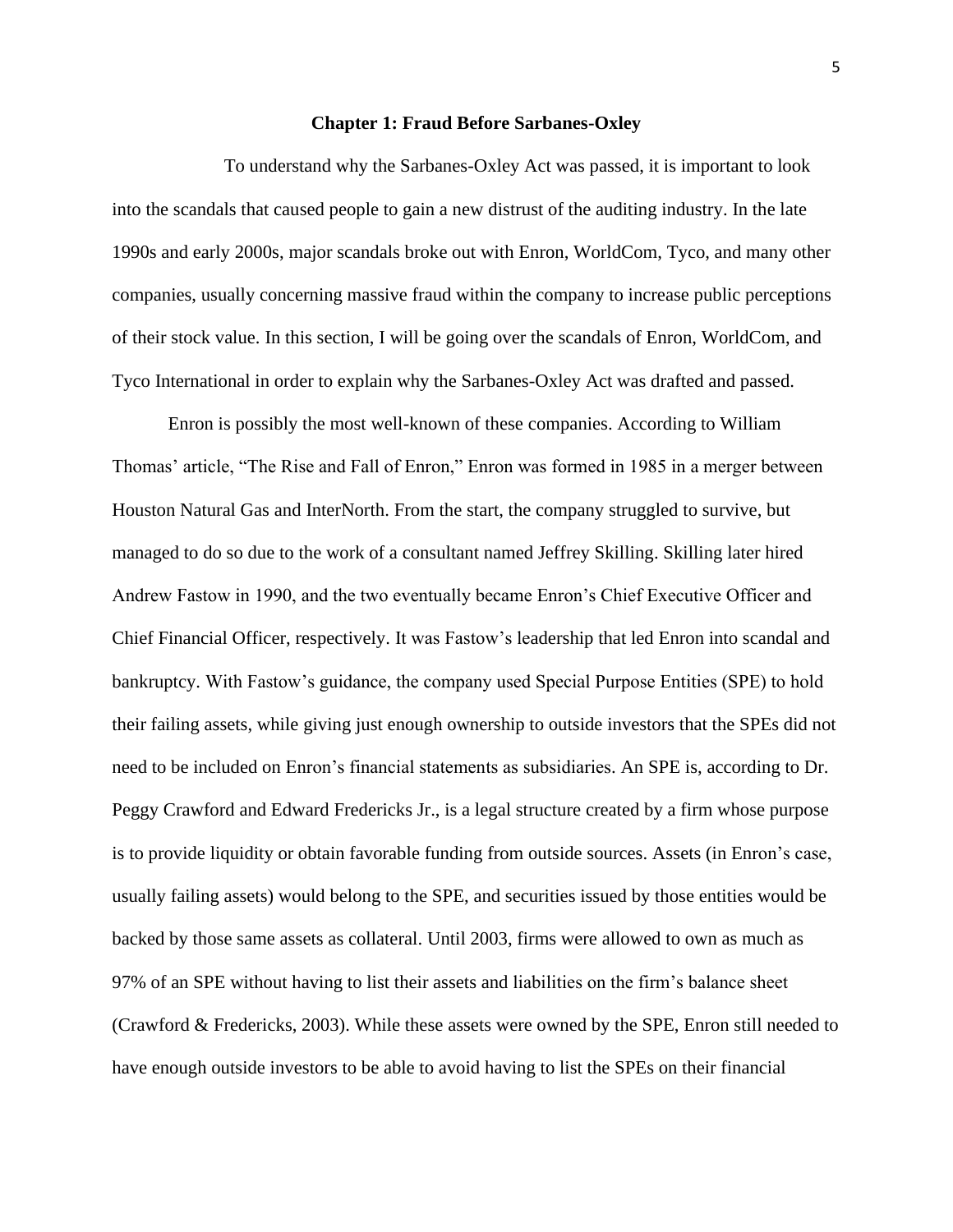statements. Fastow accomplished this by pairing these SPEs with promises of being issued additional shares of Enron stock, eventually reaching the point where Fastow managed thousands of SPEs (Thomas, 2002). However, Enron's stock value fell quickly, falling over \$50 between February and October 2001. On October 16, 2001, Enron announced its first quarterly loss in over four years, and shortly after announced a change in their 401(k) plan (preventing employees from selling Enron stock for 30 days, as Enron stock made up part of their 401(k)). On October 24<sup>th</sup>, Fastow was fired from his position in the company, and at the end of the month the SEC subpoenaed Fastow to appear before the SEC for a testimony and to provide them with certain Enron documents, but he neither appeared for testimony nor produced any of the new documents that the SEC had requested. At the start of November, Enron released a restatement of their financial statements all the way back to 1997 to reflect the thousands of SPEs that the company had never included in those statements. This was the final nail in the coffin for Enron, as the stock value plummeted to a quarter per share, and the company declared bankruptcy on December  $2<sup>nd</sup>$  that same year (Thomas, 2002). In less than two weeks, the SEC filed an enforcement action against Fastow, requiring that he presents all of the documents that the SEC had originally requested as well as once more calling on him to testify to the SEC. Once again, on December  $12<sup>th</sup>$ , Fastow neglected his duties and did not appear for testimony. Over the next few years, various current and former employees of Enron were charged with committing or aiding in fraudulent activities.

Similar to Enron, WorldCom and Tyco were both caught on fraud charges. WorldCom had thrived by acquiring other companies and using their resources to increase the value of WorldCom stock. When that strategy began to falter, WorldCom's CEO, CFO, and Controller conspired to create false accounting entries to give the illusion that WorldCom was continuing to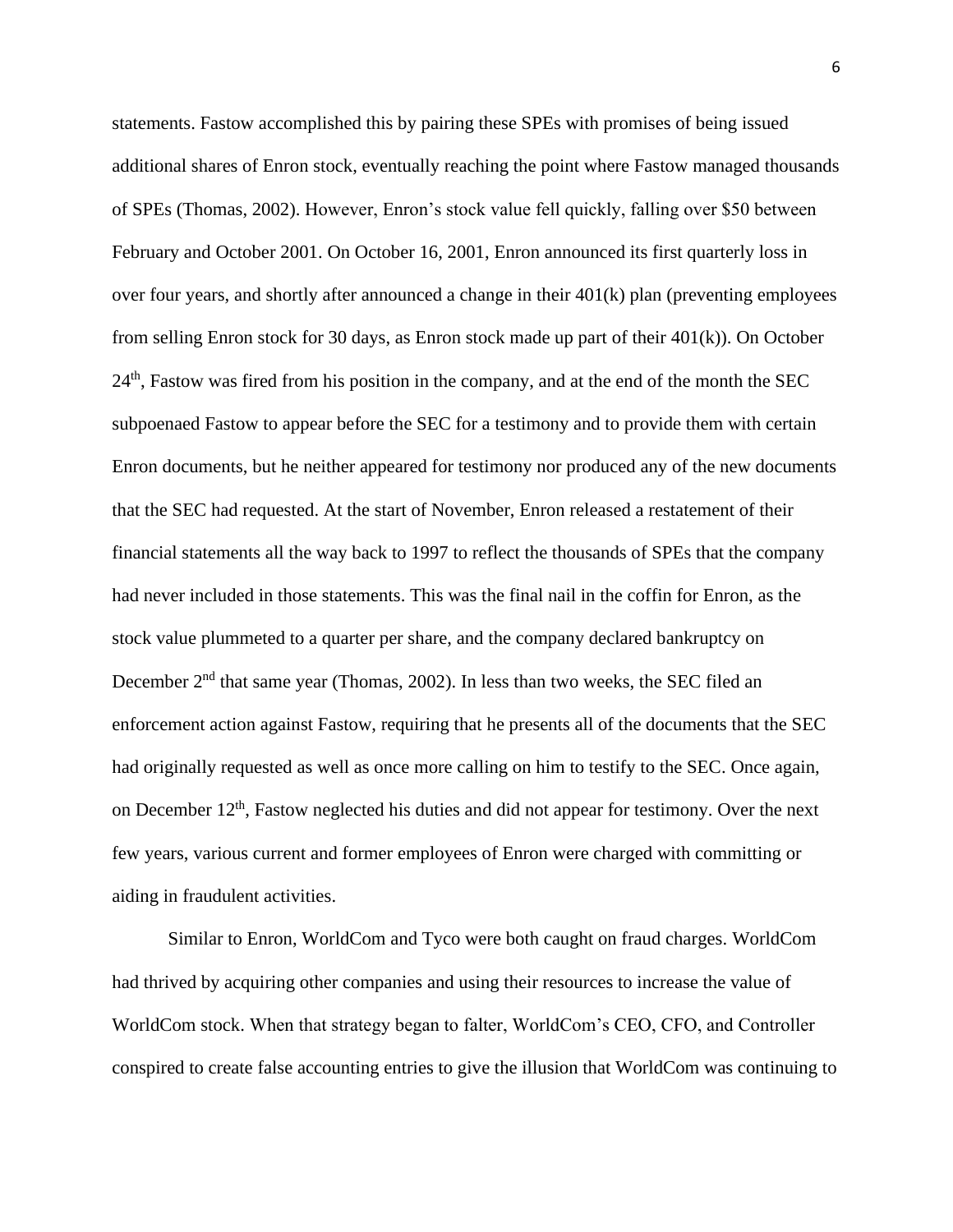grow and meet its expected double-digit growth margins. According to the SEC's findings, such illegal practices were easily accomplished due it seemingly being an acceptable practice in the company to record entries upwards of hundreds of millions of dollars with little more documentation than a verbal directive from high-ranking employees. Reportedly, this fraud was well-known throughout the financial and accounting groups in the company, who for the most part just went along with the orders from the top to create these fraudulent entries. The SEC were only made aware of this fraud after the resignation of WorldCom's CEO, when the company's audit committee reviewed their capital expenditures and found that there was no support for the entries. They immediately asked for the resignation of the CFO and Controller before disclosing this information to the SEC. The SEC filed several multiple complaints against WorldCom after this. In its first amended complaint, the SEC details what fraudulent actions WorldCom performed over the last few years, including the extents to which these actions were performed. For example, WorldCom hid the true extent of one of its major operating expenses (their "line costs") by reducing reserves held against them and transferring certain costs to their capital assets accounts. While doing this, WorldCom also continued to sell their securities, using their fraudulent statements to persuade would-be investors. Overall, WorldCom violated several fraud, reporting, record-keeping, and internal control provisions of the United States federal securities laws and overstated their income by several billion dollars between 1999 and 2002. Ebbers, WorldCom's CEO at the time of the fraud, was put on trial for several years following the scandal. According to a WMC article about Ebbers' sentencing, he testified that he was unfamiliar with the accounting practices taking place at WorldCom and that, above all, he had no idea of the fraud that was taking place under him. However, the CFO, Scott Sullivan, testified against Ebbers, claiming that he had ordered Sullivan to "hit our numbers" several times over the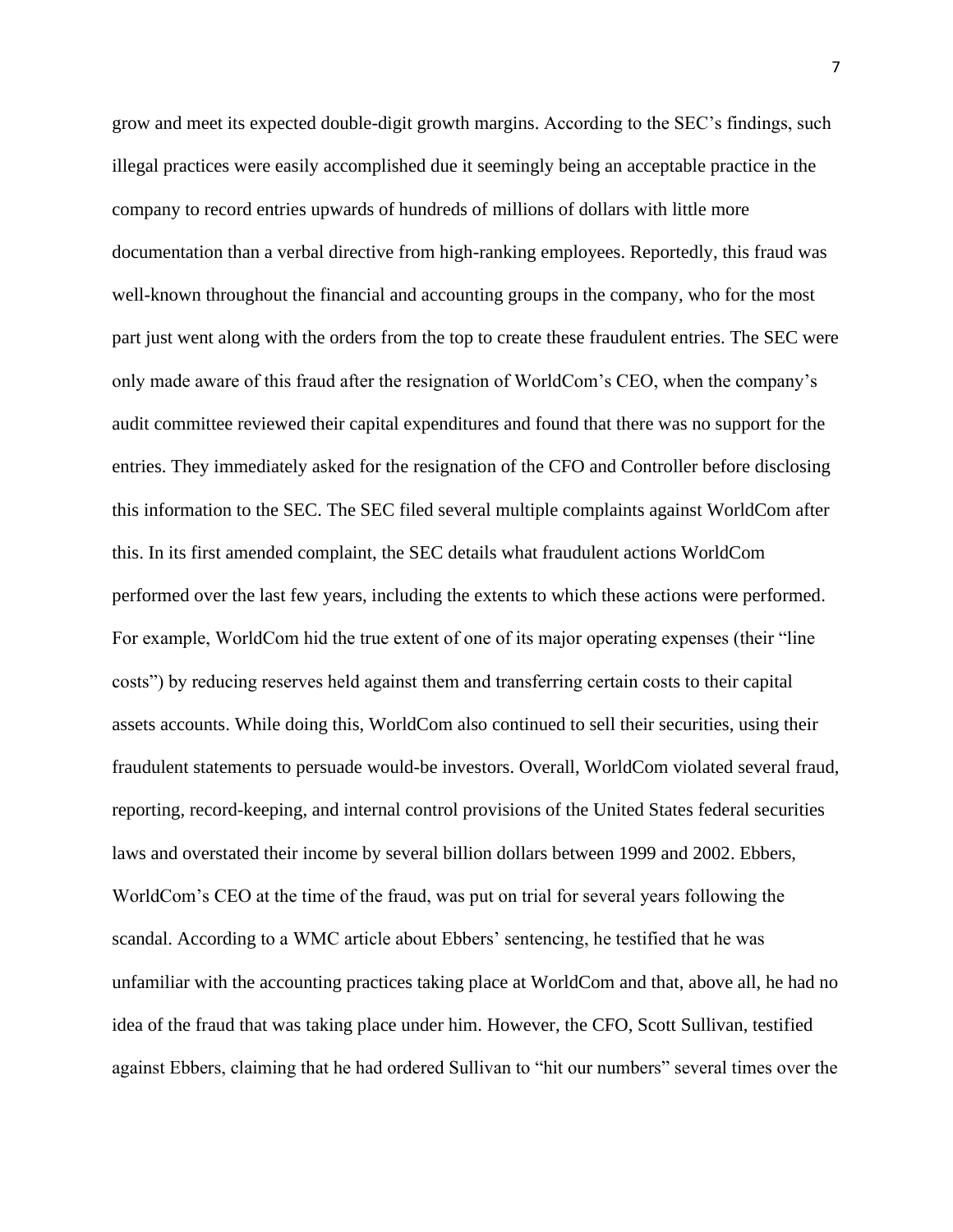years, a command that he went on to claim meant to falsify financial information. Sullivan himself had pleaded guilty to fraud and admitted to being the brains behind the scheme, but that he only did it on orders from Ebbers. In March of 2005, Ebbers was found guilty of one count of conspiracy, one count of securities fraud, and seven counts of false regulatory findings, crimes which, according to the article, carried up to 85 years in prison.

Like WorldCom, the SEC found that Tyco also created blatantly false accounting entries to present an inaccurate image of the company's value. Tyco's CEO was even found to be using company money to purchase personal assets, including apartments and homes internationally, and bribing Tyco board members and employees to stay silent about the fraud and these purchases, a crime referred to as "enterprise corruption." SEC further filed litigations against Tyco executives for violating federal securities laws, specifically their failure to disclose that they had taken several multi-million-dollar loans at little to no interest from the company for personal use. To make matters worse, they would even forgive their own loans, again without disclosure to investors.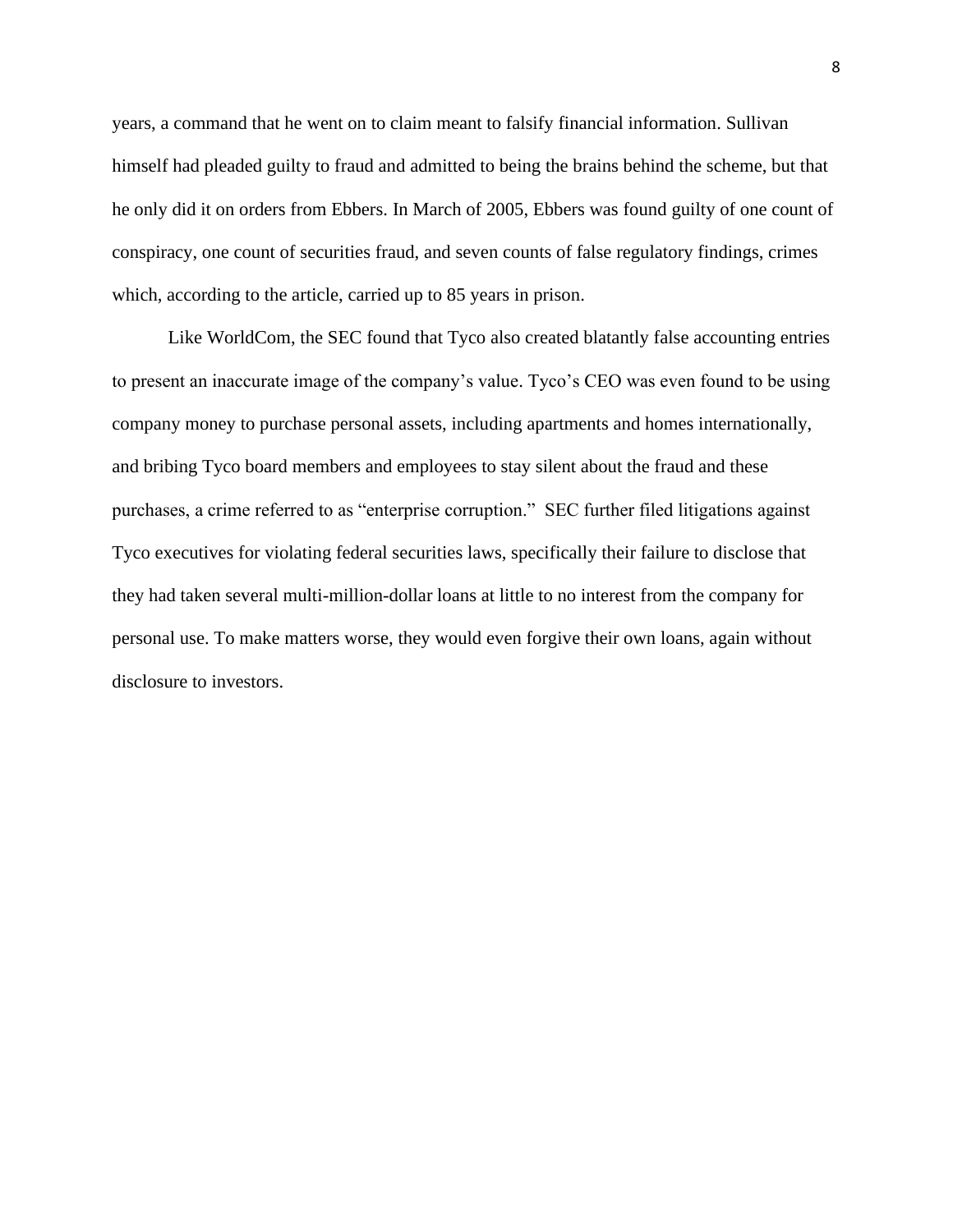#### **Chapter 2: What is Sarbanes-Oxley?**

To understand the impact of the Sarbanes-Oxley Act, it is necessary to understand what the Act does. The opening statement of the Act claims that it is "An Act to protect investors by improving the accuracy and reliability of corporate disclosures made pursuant to the securities laws, and for other purposes." It is divided into eleven titles that each work to enhance accountability and corporate responsibility in the auditing process. Several of these titles, such as Title I and Title III, are more well-known than others, either due to how often they come up or what they have done. Due to this, I will not be detailing every Title of the Act, but instead will talk about Title I and Title III, as they will be mentioned later in the paper.

Title I of the Sarbanes-Oxley Act is responsible for the creation of the Public Company Accounting Oversight Board (PCAOB), which is an independent agency that oversees the audits of all companies that are subject to the various securities laws passed in the United States. PCAOB membership is comprised of only five members, of which exactly two members are allowed to be current or former certified public accountants. If one of these two members is the chairperson of the Board, they must have been out of practice for at least the five years prior to them serving the Board. The purpose of the Board is to register all public accounting firms that prepare audit reports, establish standards relating to quality control, auditing rules, company ethics, and other standards, as well as conduct inspections and investigations to ensure that these standards are being followed. In order to do this, the Board is given the ability to exercise all of the powers and rights mentioned throughout the Sarbanes-Oxley Act. Title I alone gives the PCAOB the ability to enter into contracts, sue, complain, and defend with the approval of the Securities and Exchange Commission, and to conduct their operations in all states without regards to the licenses or other provisions of the states in question. The goal of Title I, then, is to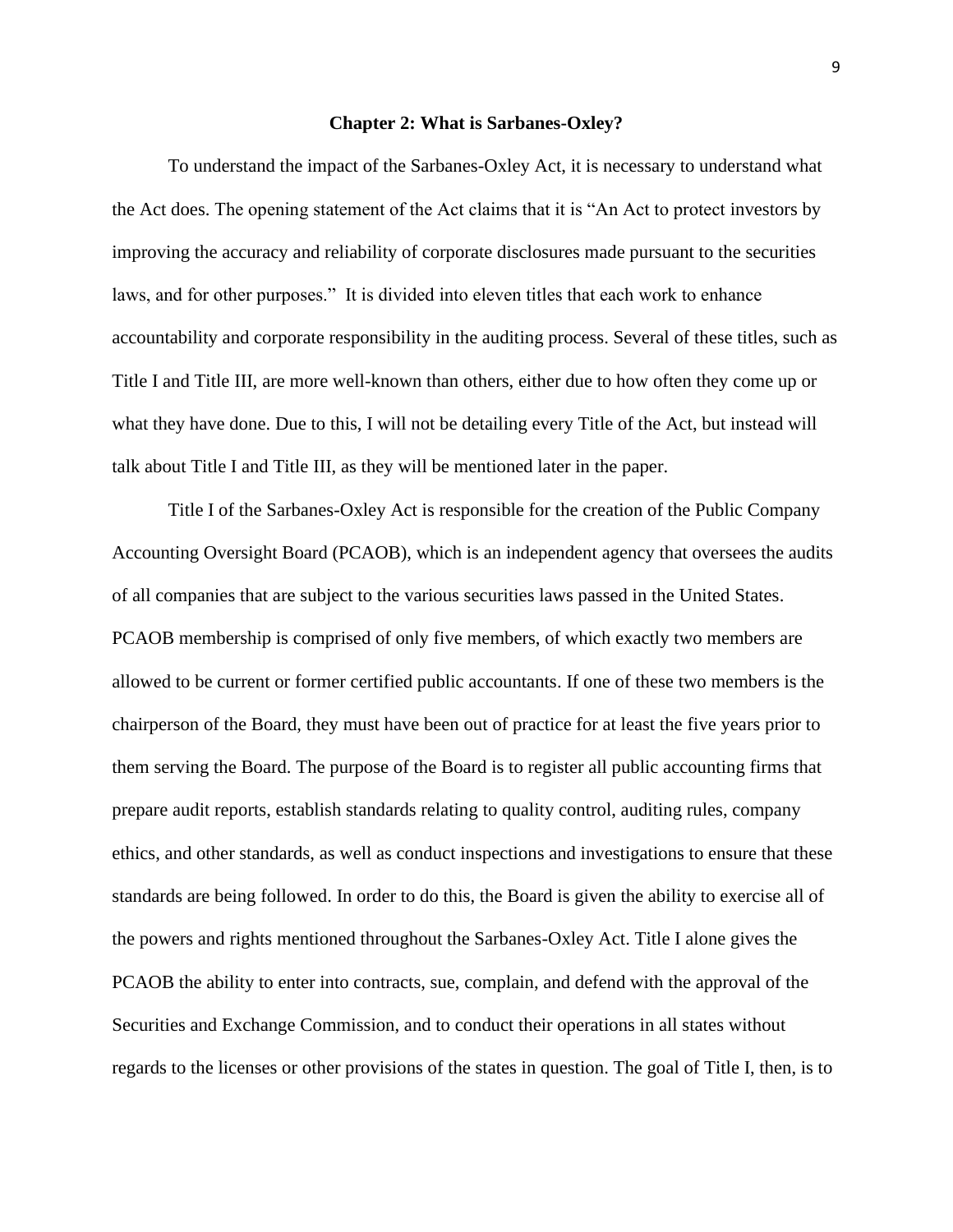set up the PCAOB to investigate public companies for fraudulent financial activities to protect shareholders and investors in those companies, and it does it by giving ample power to the PCAOB so that they can follow through with their objectives.

Title III, meanwhile, defines corporate responsibility for auditing procedures. One of the most important things that Title III does is require that the principal executive and financial officers of the company review their financial reports, sign off on the reports and claim that, to their knowledge, the reports do not falsify or exclude material facts of the company's financial information or financial controls, and assigns the signing officers responsibility for the establishment of internal controls and maintaining them. They are also responsible for ensuring that other officers are aware of the internal controls, especially during the production of financial reports. Additionally, the signing officers are required to report to the audit committee about all "significant deficiencies" about the design and operation of internal controls and any fraud, no matter the materiality, that was committed by managers or other employees with a significant role in the issuer's internal controls. Title III also details penalties for the CEO and CFO of companies if their company is required to submit an accounting restatement. If the company has to issue a financial restatement for any noncompliance or other misconduct, the CEO and CFO of the issuer company shall reimburse the company for any bonuses received for each year a restatement was necessary, as well as any profits they have realized in that same time period for any company stock they have sold. Following what happened with Enron when they modified their pension plans, section 306 of Title III prohibits directors and executive officers from trading company securities during the pension fund "blackout period," which refers to any time when, for a minimum of three days, at least half of the participants and beneficiaries of a pension plan are unable to sell, acquire, or transfer their interests in the pension plan. The goal of Title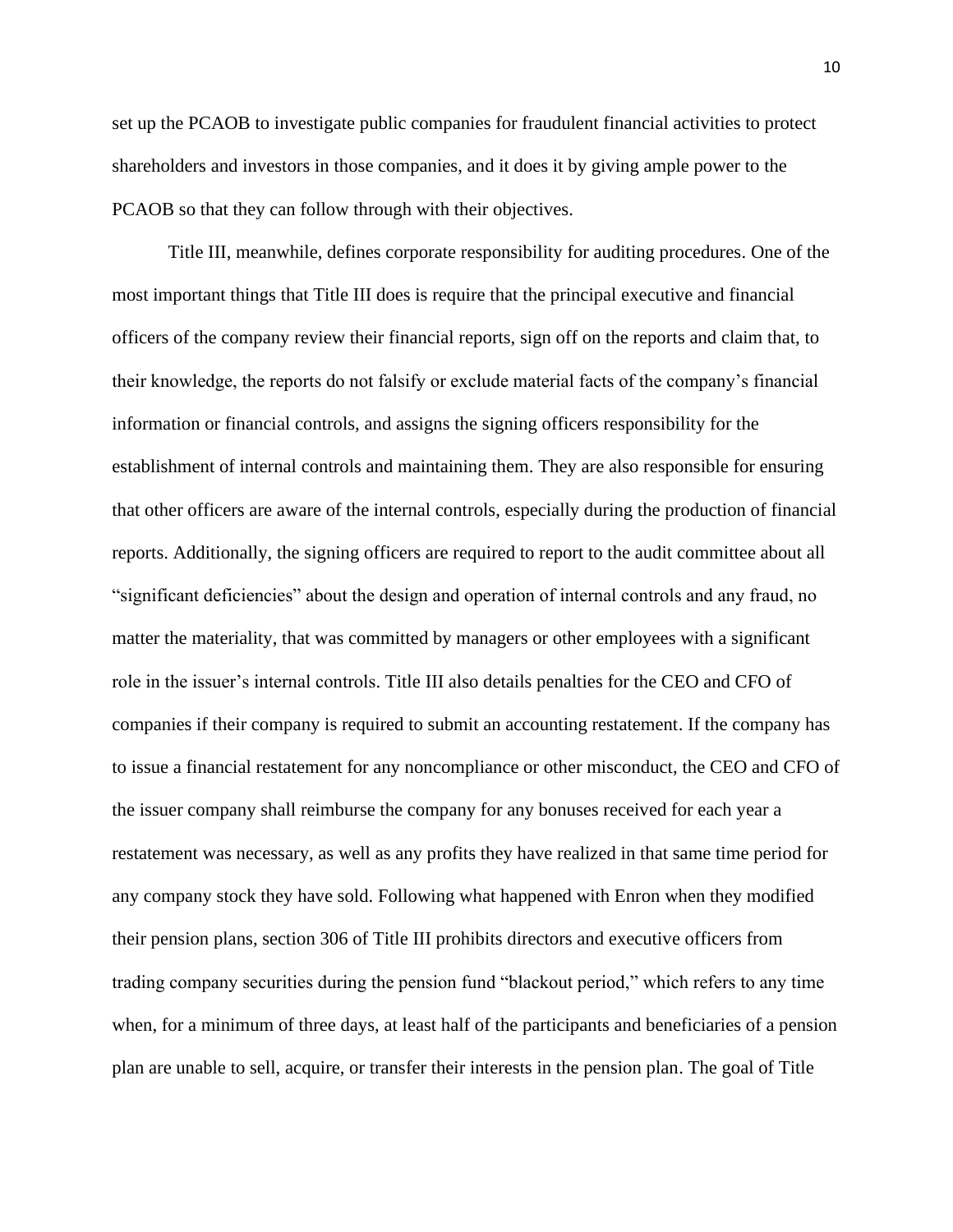III, then, is to give a company's executive officers responsibility for the financial statements and controls and prevent them from profiting off of any fraudulent activity, hopefully leading these executives to take action to ensure that there are adequate controls and no fraudulent activity occurs.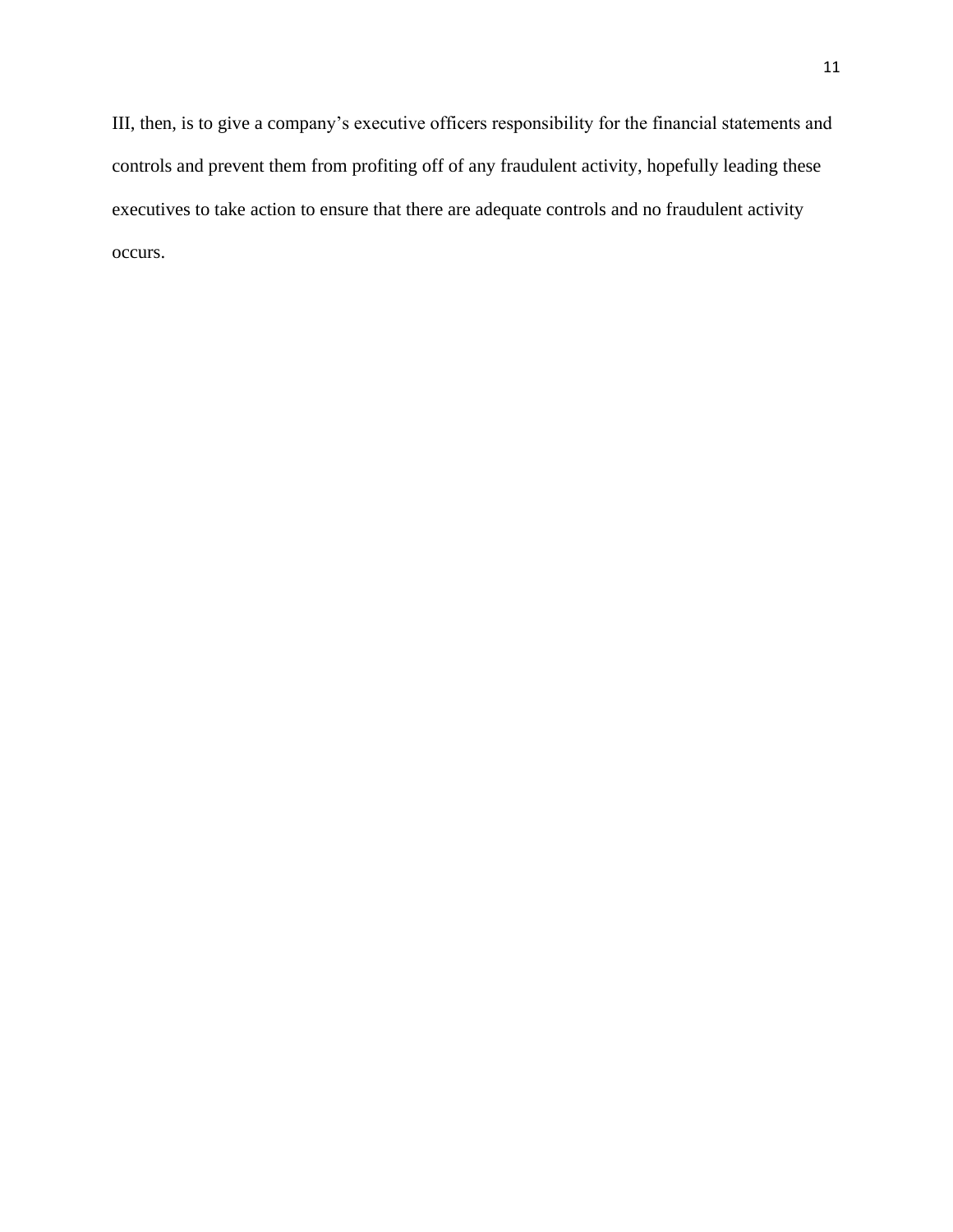#### **Chapter 3: Fraud After Sarbanes-Oxley**

One of the easiest ways to see how Sarbanes-Oxley has impacted the world of accounting is to see how fraud is being committed under SOX and how people are being punished for the fraud. Of course, with almost 20 years of litigations and scandals to look through, it would be difficult to get an accurate depiction of how things have changed from only a handful of filings. Nevertheless, it is important to look at some examples so that we can form an idea of how the world has changed since then. It is worth noting that, unlike with Enron, WorldCom, and Tyco, the cases I present in this section are not all about fraud, even if fraud is mentioned in the case.

The first case I am going to talk about was filed in 2014. Former CEO Marc Sherman and former CFO Edward Cummings of QSGI Inc., were charged with misrepresenting the state of their internal controls with both external auditors and the investing public. The charges state that Sherman lied about his participation in management's assessment of internal controls, and that Sherman and Cummings withheld knowledge of inadequate inventory controls from external auditors. Additionally, neither party disclosed that they were working jointly to accelerate the recognition of select accounts and inventories in QSGI's books in order to increase the amount of money that the company could borrow from creditors. Altogether, Sherman and Cummings were found in violation of several sections of the Securities Exchange Act of 1934 as well as Section 302 of the Sarbanes-Oxley Act. Section 302 dictates that any signing officer must have reviewed the reports which they are signing, that, to the best of their knowledge, the report contains no falsehoods of material facts, does not omit any material fact that would make the statements misleading, and that all information included in the reports fairly presents all material respects the financial state of the company. Sherman and Cummings violated Section 302 several times over through their withholding of information and falsehoods.

12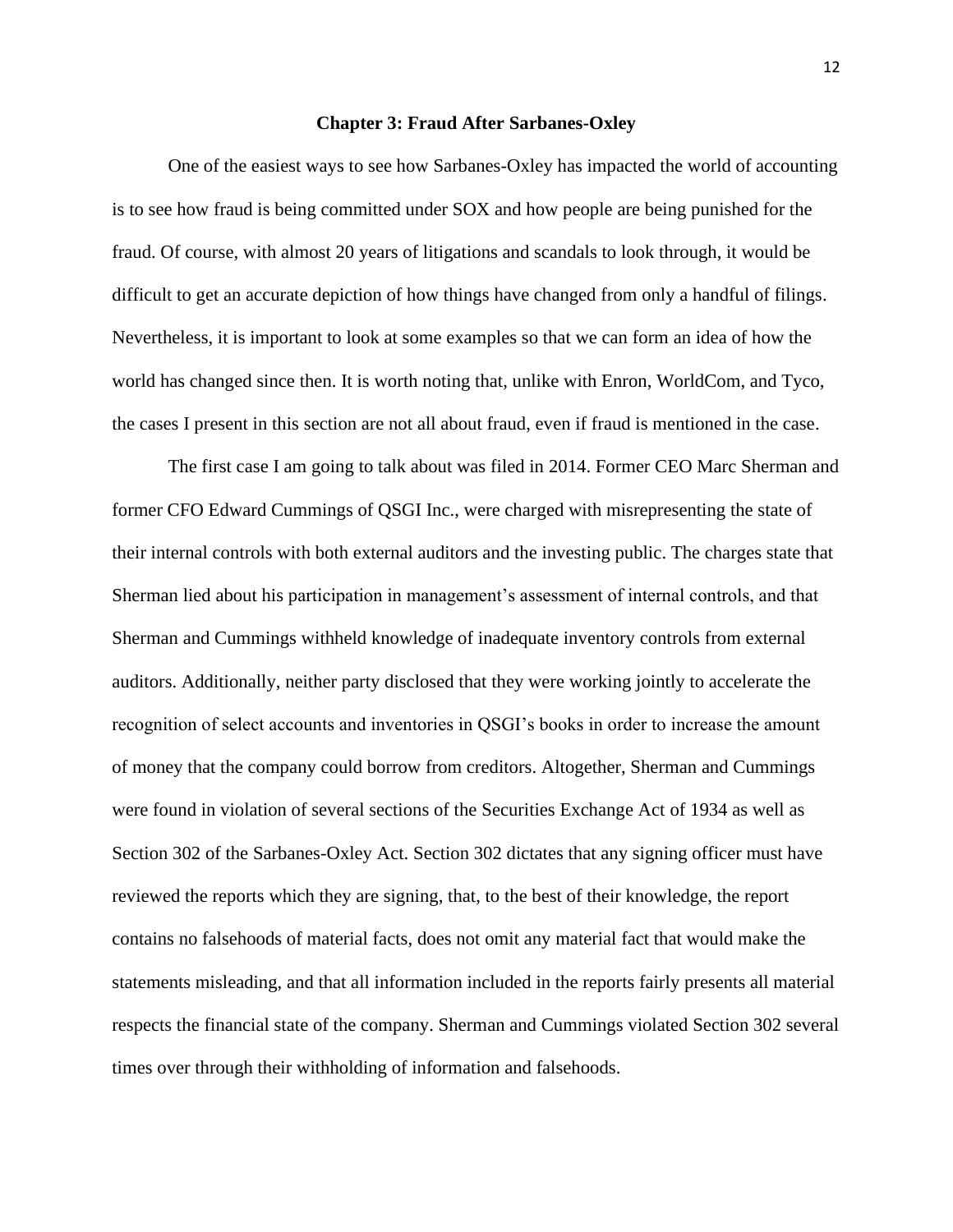Another case of a company committing fraud by accelerating revenues comes from a Californian company known as Super Micro Computer Inc.. According to an SEC order filed in August of 2020, Charles Liang and Howard Hideshima, the CEO and CFO of the company, pushed their employees to maximize revenues and minimize expenses by ignoring several key internal controls between 2015 and 2017. Of the litany of offenses committed by Super Micro, most were meant to recognize revenues that they were going to earn anyway, but several stand out. One offense, for example, included recognizing revenues from transactions built upon customer acceptance terms before the customer had even accepted the products, in one case doing so even when the customer didn't want the product due to not having storage capacity for it. Another offense included purposefully sending incomplete or mis-assembled goods to customers at the end of the quarter in order to earn the revenues in that quarter, and on more than one occasion the company would recognize revenues from goods shipped overseas while still holding the bill of lading for those goods, preventing their overseas customers from taking possession of the goods even though Super Micro had already recognized the revenues. Additionally, the CEO and CFO insisted on under-reporting expenses, which was accomplished through the misuse of their cooperative marketing programs to pay for many unrelated expenses and over-valuing inventory by refusing to reduce recorded inventory even when the company did not hold the inventory anymore. Both Hideshima and Liang were required to cease and desist from causing any additional violations of SEC laws, pursuant to Section 21C of the Exchange Act. Additionally, they were both required to pay penalties for their roles in the fraud. Hideshima, according to the SEC Order specifically against him, was required to pay just over \$350,000 in penalties, with a Fair Fund set up for Hideshima to pay these penalties via Section 308(a) of Sarbanes-Oxley. Charles Liang, as he had made profits off of the sale of Super Micro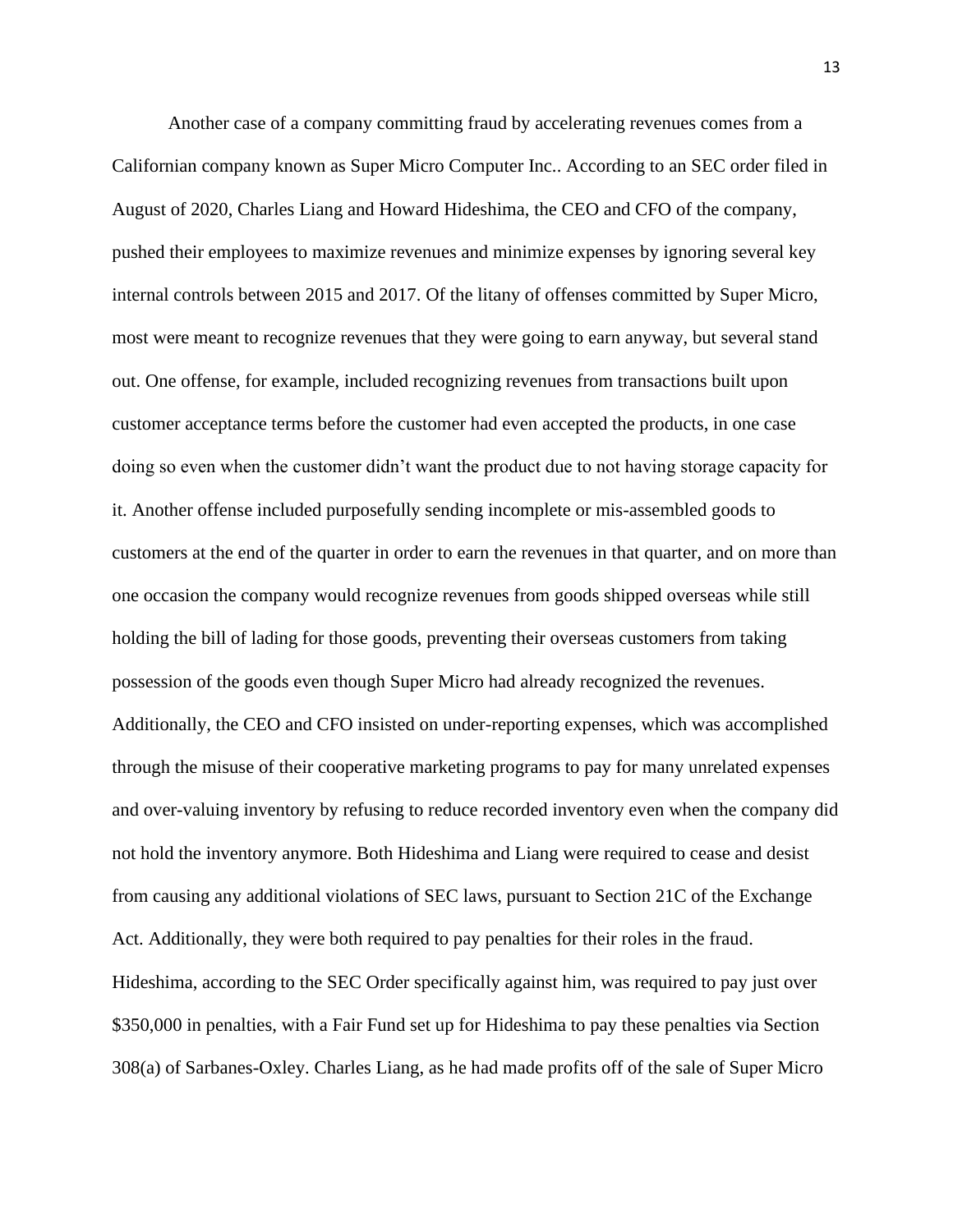stock while the company was committing fraud, was ordered to reimburse the company and issuer a total of \$2.1 million pursuant to Section 304 of Sarbanes-Oxley. After failing to do so quickly, the SEC filed a litigation against Liang for this failure, ordering him to pay these penalties within 10 days and, due to his previous failure, to deliver proof of paying these penalties to the SEC Division of Enforcement.

Of course, not every violation of the Sarbanes-Oxley Act is going to be from actions committed over the course of business. In May of 2009, the SEC filed a complaint against former CEO Maynard L. Jenkins for violating Section 304 of the Sarbanes-Oxley Act, which requires that the CEO and CFO reimburse their issuer the value of any bonus or profits realized within the 12-month period following every violation when the issuer is required to prepare an accounting restatement. This is done regardless of whether or not the CEO and CFO were responsible for the issues that led to the restatement being necessary, although the SEC may grant an exception under special circumstances. In Jenkin's case, his company, CSK Auto Corporation, had committed accounting fraud between 2002 and 2004 by recognizing tens of millions of dollars in vendor allowances that it could not collect and using several methods of fraud to hide the fact that they were uncollectable. Furthermore, the four managers that were responsible for the fraud hid their misconduct by lying to the company's independent auditors and providing false documentation that supported their practices. They would later release a restatement of their financial statements in 2005 that corrected some of these fraudulent activities, but still attempted to hide parts of it and even tried to make up an extra \$15 million of vendor allowances that the company was not owed in order to collect the money and conceal their previous fraud. Jenkins, despite his only part in the scheme being that he signed off on the financial statements without knowing of the fraud, was required by Section 304 of the Sarbanes-Oxley Act to reimburse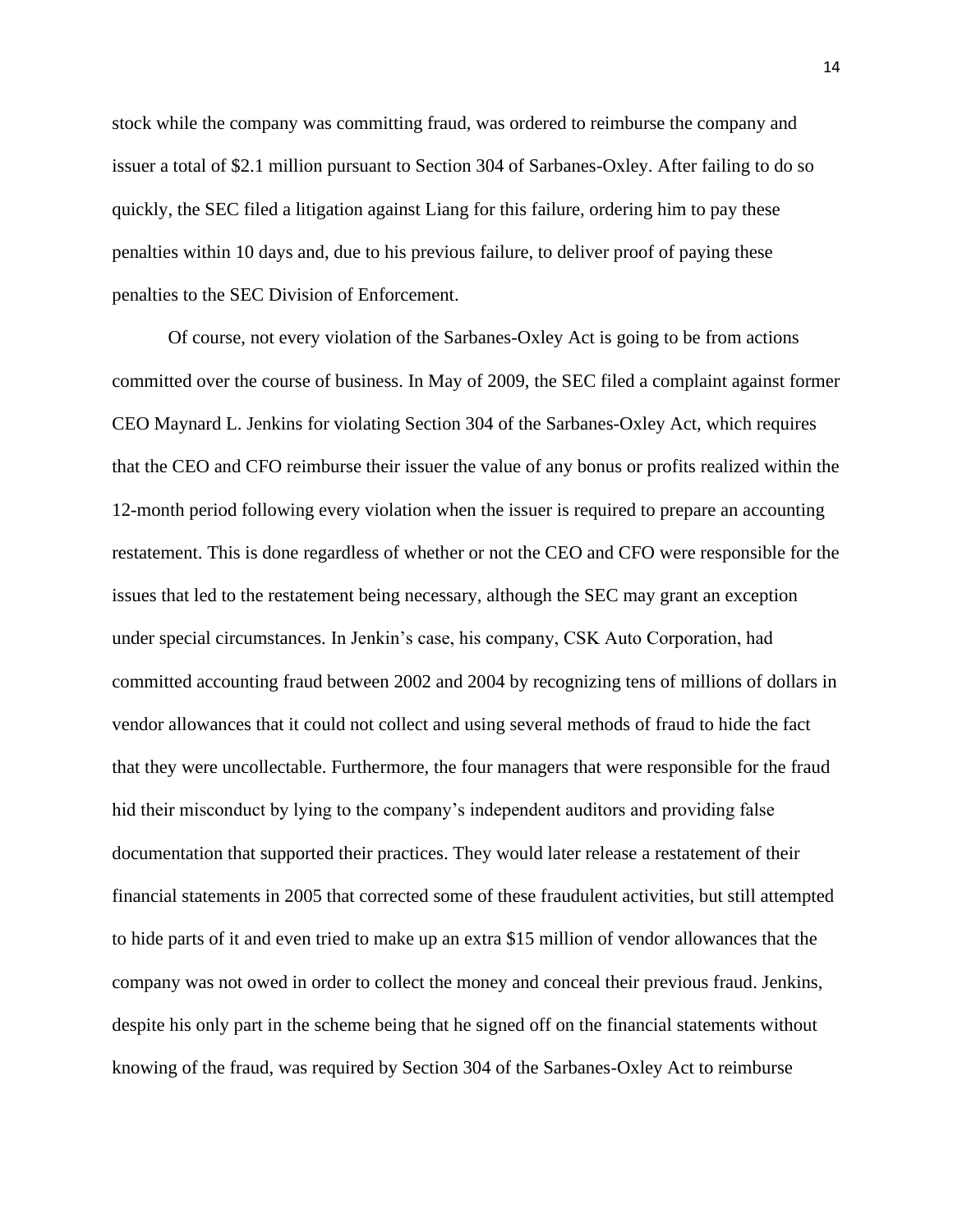issuers with the bonuses and profits that he had made between 2002 and 2004. According to an SEC news release from July of 2009, Jenkins had failed to reimburse a total of \$4 million of bonuses and stock sale profits.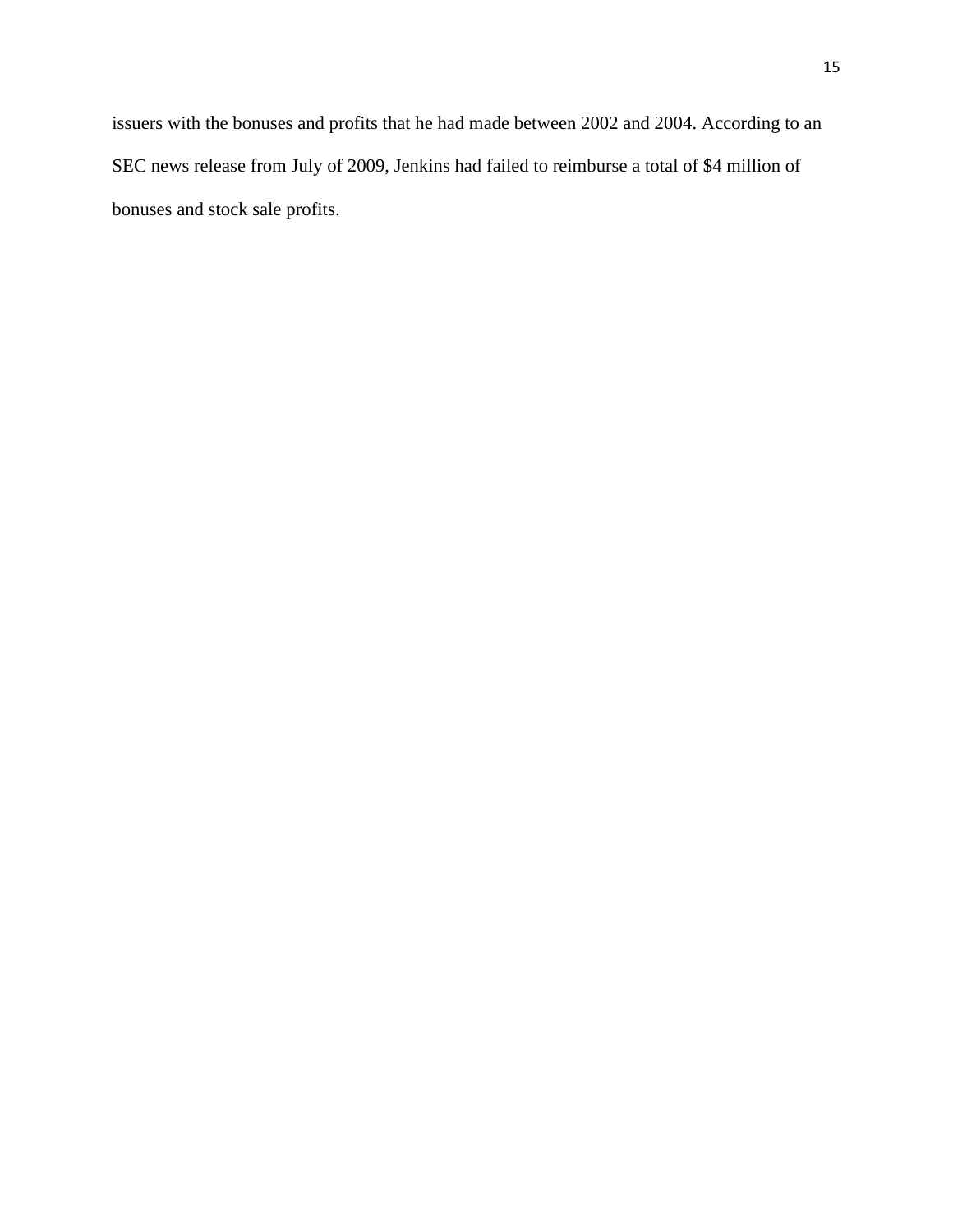#### **Chapter 4: The Effectiveness & Costs of Sarbanes-Oxley**

With the above cases in mind, how do we judge the effectiveness of the Sarbanes-Oxley Act? To start, all of the cases from the previous sections were detailing Title III violations, specifically in Section 302 and 304. Additionally, the Super Micro case was only discovered due to an independent auditor (required by the PCAOB) found that the company's financial statements were unreliable, leading to the discovery of fraudulent activity. When looking just at those facts, the Act appears to be successful in what it does: preventing or otherwise finding (usually finding) fraudulent activity and punishing those who serve to gain from it. However, I had extreme difficulty in finding companies who violated specifically the Sarbanes-Oxley Act. Most companies instead violated other SEC regulations and were simply punished through Section 304 of Sarbanes-Oxley. The only parts of Sarbanes-Oxley that seem to be necessary to the goal of the Act are Titles I and II, which create the PCAOB and establish independent auditor requirements for publicly traded companies. The Act still does what it sets out to do but creates a mass of regulations that only add costs to the companies that are forced to comply or stay private.

Even if the Act does what it was meant to do, are the costs worth the effort? A 2007 paper authored by Yousef Jahmani and William Dowling lists some of the direct and indirect costs of the Act being passed. One of the first direct costs was the cost of complying with the Act. According to Jahmani and Dowling, the SEC originally concluded that compliance with Sarbanes-Oxley would require an additional five hundred-man hours per company but looked at their estimates again when faced with criticism (2007). Their final estimates included an additional three hundred- and eighty-man hours with an estimated cost of \$91,000 per company, excluding auditing fees for each company every year. In 2007, Ivy Zhang, an academic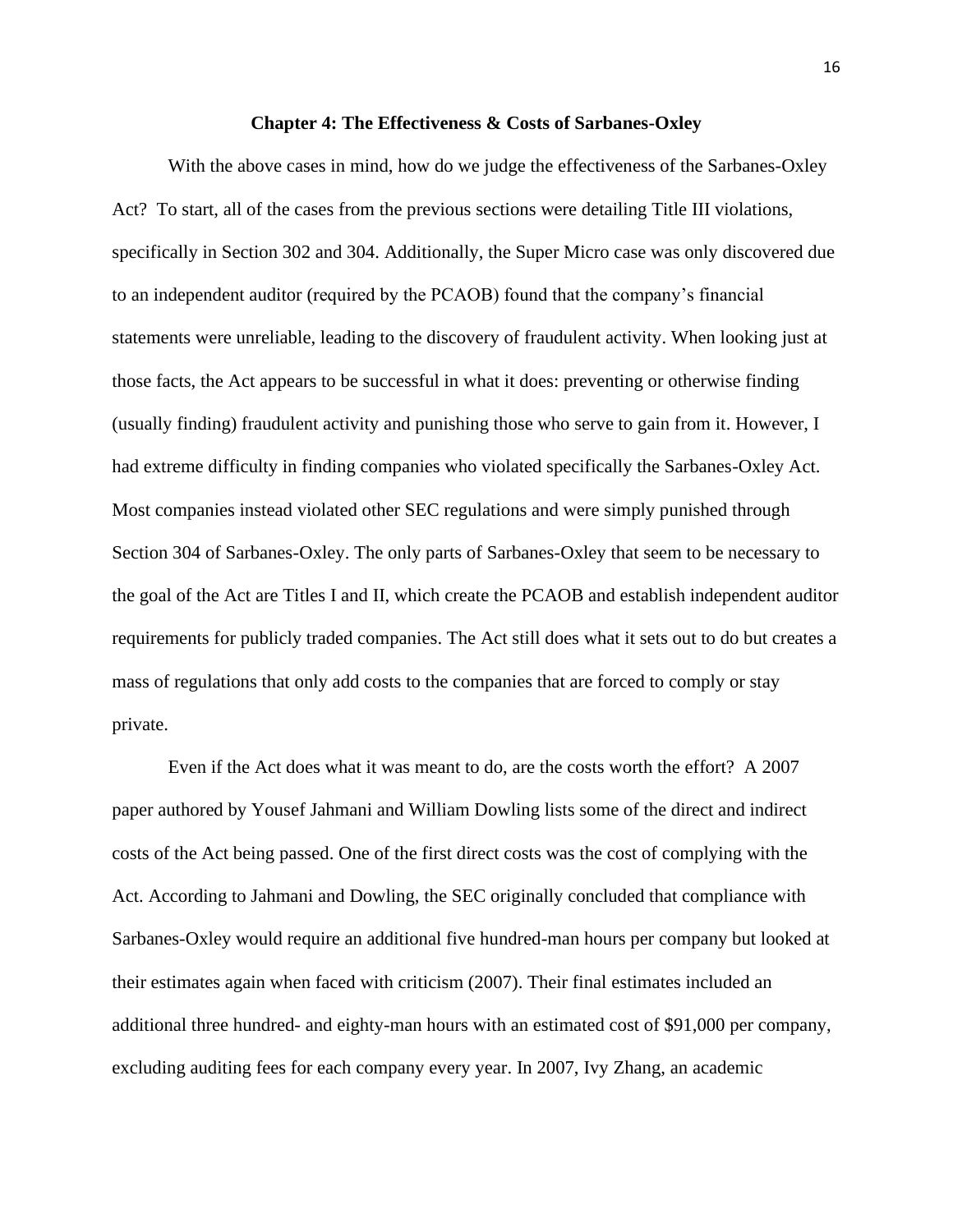researcher, found that even this was an underestimation. He concluded that the Sarbanes-Oxley Act resulted in a cumulative market value loss of \$1.4 billion, and that Section 404 of Sarbanes-Oxley (which requires annual control tests for companies) created significant real costs on the public companies. However, Jahmani and Dowling (2007) state that his study was limited due to the absence of a comparable firms that were not affected by Sarbanes-Oxley, so the real result of how much of that cost was from Sarbanes-Oxley alone is unknown. The indirect costs of the Act are mostly determinable by looking at how many companies decided to stay or go private after the passage of the Act. Not only do these companies list Sarbanes-Oxley as one of their reasons for this decision, but a significant number of them chose to list themselves on the London Stock Exchange, which at the time had far fewer regulations and associated costs than the US Stock Exchange. Another paper by William Carney states that over 38% of Schedule 13E-1 filings for going private cited the costs of complying with Sarbanes-Oxley as their primary reason for doing so. Clearly, although Sarbanes-Oxley helps to ensure publicly traded companies aren't committing fraud, it also comes with heavy costs to companies that comply with it, to the point that many companies would rather stay private or move to other stock exchanges than go public in the United States.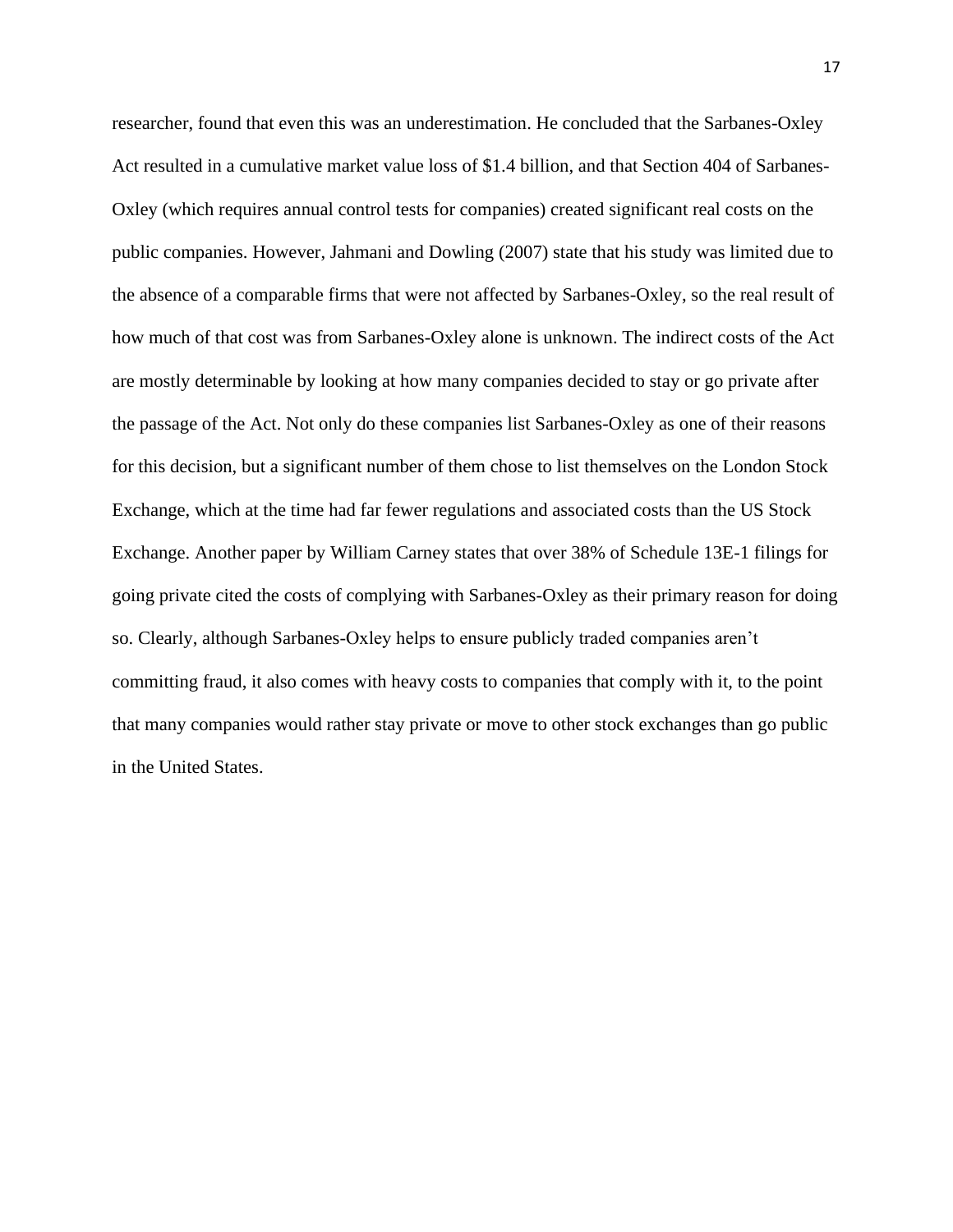#### **Conclusion**

For better or worse, Sarbanes-Oxley has had a profound effect on how public businesses operate in the United States. It was created due to concerns over the fraud schemes of Enron, WorldCom, and many other companies, and though the legislation itself doesn't do much to stop fraud, the agency created through the legislature, the PCAOB, has created the standards that we use to prevent and detect it. There are still some doubts, however, as to the costs Sarbanes-Oxley imposes on businesses in the United States, but I would say the costs are warranted. Though the cost of complying with the legislation is prohibitively expensive for a number of companies, most still prefer going public and paying that cost to staying private or moving to foreign stock exchanges. This can be seen as a victory for the legislation, as it accomplishes its goal of helping ensure that public companies aren't committing fraud against their shareholders without discouraging too many companies from going public. Overall, I would say that the legislation was a success, in spite of the issues that some people have with it.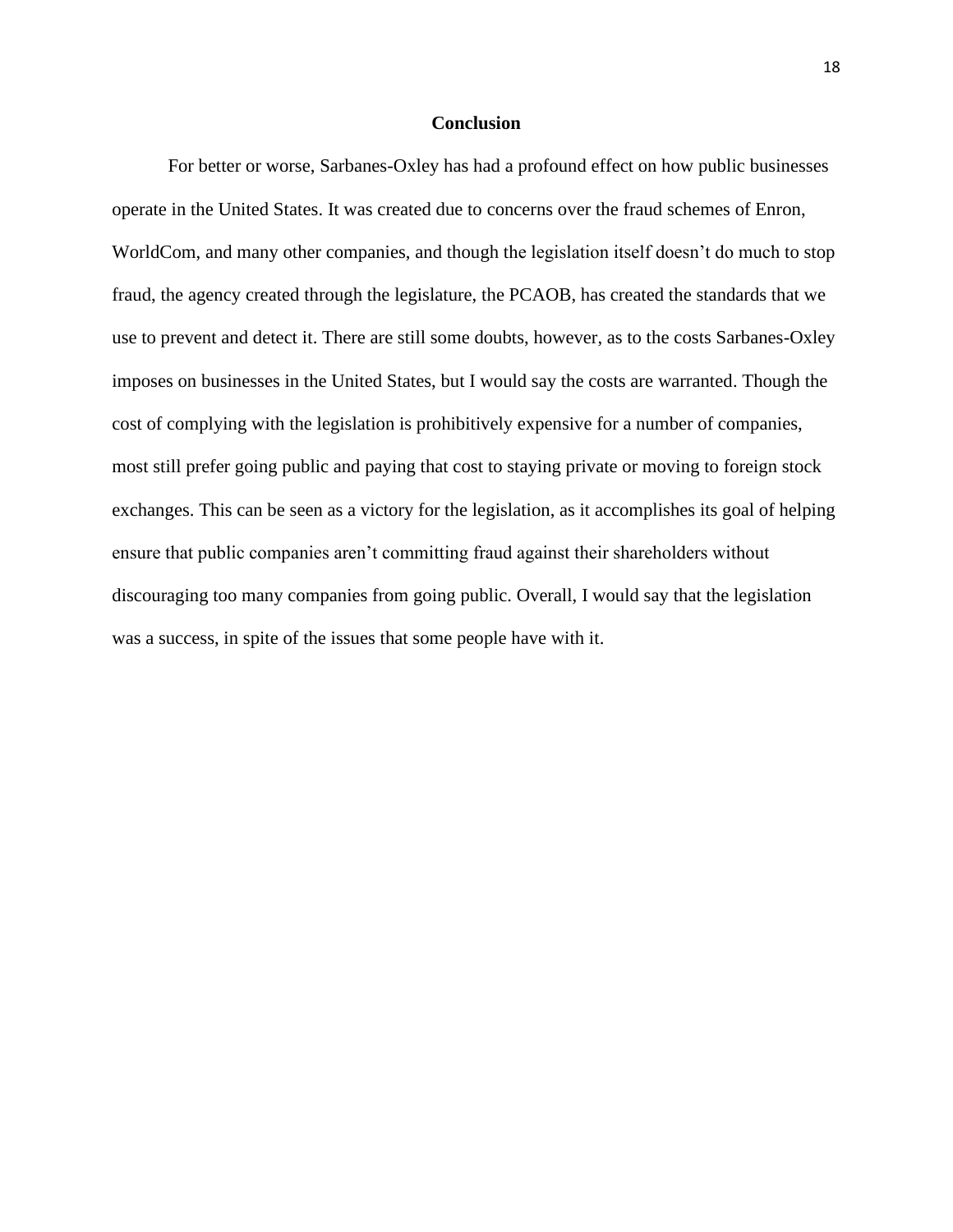#### **Reference List**

15 U.S.C. Ch. 98

15 U.S.C. §§7241, 7243, 7244, 7246

Andrew S. Fastow, SEC Lit. Rel. 17270, (December 13, 2001)

Beresford, Katzenbach and Rogers, *Report of Investigation by the Special Investigative Committee of* 

*the Board of Directors of Worldcom, Inc.,* (March 31, 2003)

Fraser, Watson, O'Brien and Opper, SEC Lit. Rel. 20933A, (March 6, 2009)

In re Cummings, Securities Exchange Act of 1934 Release No. 72722 (July 30, 2014)

In re Hideshima, Securities Exchange Act of 1934 Release No. 89657 (August 25, 2020)

In re Liang, Securities Exchange Act of 1934 Release No. 89658 (August 25, 2020)

In re Sherman, Securities Exchange Act of 1934 Release No. 72723 (July 20, 2014)

In re Super Micro Computer, Inc., Securities Act of 1933 Release No. 10822 (August 25, 2020)

Jahmani, Y., & Dowling, W. (2011). The impact of Sarbanes-Oxley Act. *Journal of Business & Economics Research, 6.*

Kozlowski, Swartz and Belnick, SEC Lit. Rel. 17722, (September 12, 2002)

- Luther, C. (2005, March 15). Bernard Ebbers found guilty in WorldCom scam. Retrieved March 28, 2021, from https://www.wmcactionnews5.com/story/3080143/bernard-ebbers-found-guilty-inworldcom-scam/
- Peggy J. Crawford, P., & Edward H. Fredericks, J. (2017, October 30). Special purpose entities a peer-reviewed academic articles: Gbr. Retrieved March 28, 2021, from https://gbr.pepperdine.edu/2010/08/special-purpose-entities/
- *SEC Brings Settled Charges Against Tyco International Ltd. Alleging Billion Dollar Accounting Fraud,* SEC 2006-58
- *SEC Seeks Return of \$4 Million in Bonuses and Stock Sale Profits from Former CEO of CSK Auto Corp.*, SEC 2009-167

S.E.C. v. Maynard, CV-09-1510-PHX-GMS (D. Ariz, 2009)

S.E.C. v. WorldCom, 02-CV-4963 (S.D.N.Y., 2002)